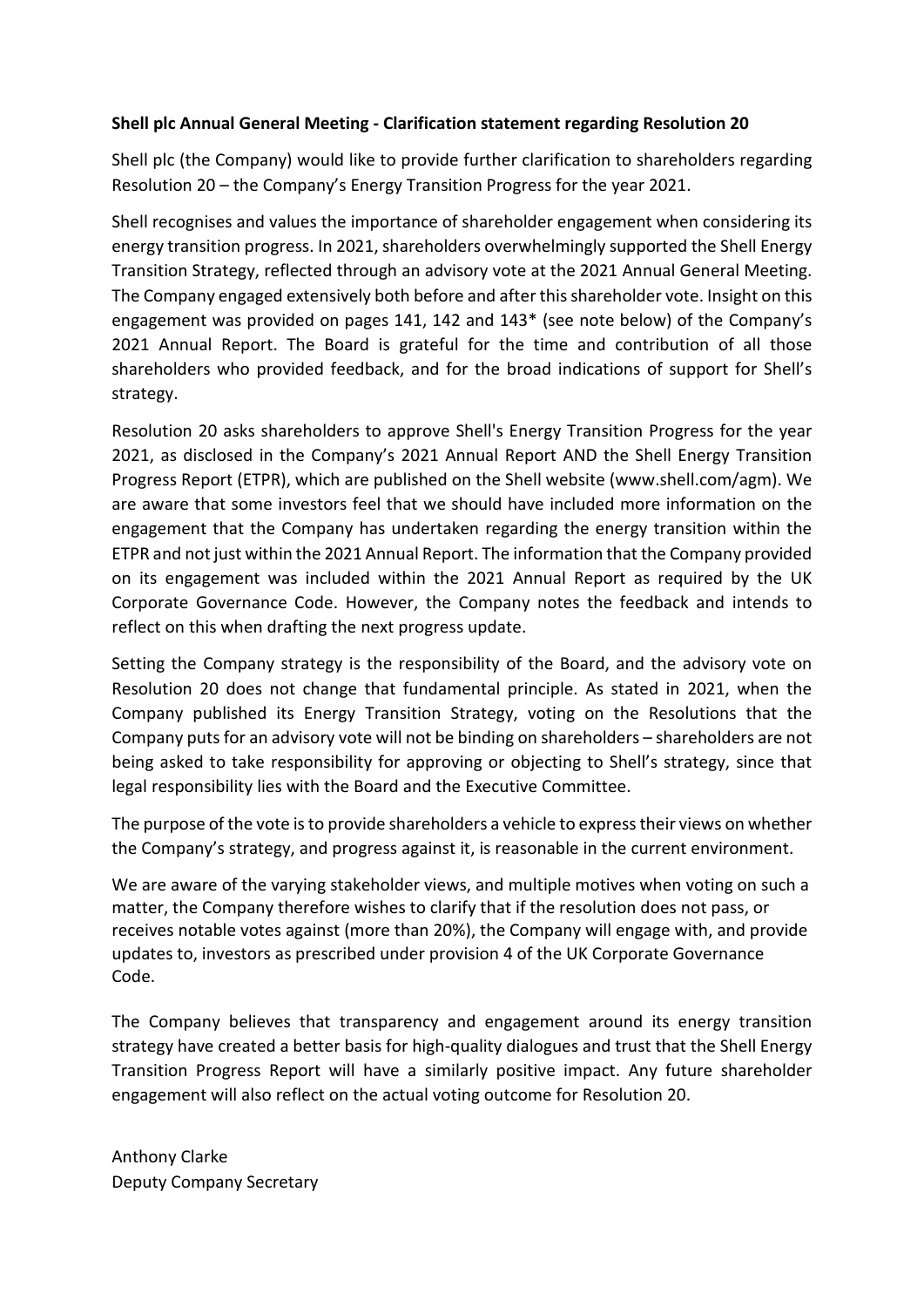**\*** *Page 141 of the 2021 Annual Report notes how the Chair, Chief Executive Officer and Chief Finance Officer hosted meetings with some of the Company's large shareholders, and the outcome of this engagement. Further, on page 142-143 we provided insight on the Company's engagement at the Shell Strategy Day 2021 Presentation, the Shell Annual ESG Update 2021, specific events on Shell's Energy Transition Strategy, Chair roadshows, ongoing engagement with the Institutional Investors Group on Climate Change (IIGCC) and the Safety, Environment and Sustainability Committee engagement with external organisations on Shell Climate Targets.*

## ENQUIRIES

Shell Media Relations

International: +44 20 7934 5550 Americas: +1 713 241 4544

### **Cautionary Note**

The companies in which Shell plc directly and indirectly owns investments are separate legal entities. In this announcement "Shell", "Shell Group" and "Group" are sometimes used for convenience where references are made to Shell plc and its subsidiaries in general. Likewise, the words "we", "us" and "our" are also used to refer to Shell plc and its subsidiaries in general or to those who work for them. These terms are also used where no useful purpose is served by identifying the particular entity or entities. ''Subsidiaries'', "Shell subsidiaries" and "Shell companies" as used in this announcement refer to entities over which Shell plc either directly or indirectly has control. Entities and unincorporated arrangements over which Shell has joint control are generally referred to as "joint ventures" and "joint operations", respectively. "Joint ventures" and "joint operations" are collectively referred to as "joint arrangements". Entities over which Shell has significant influence but neither control nor joint control are referred to as "associates". The term "Shell interest" is used for convenience to indicate the direct and/or indirect ownership interest held by Shell in an entity or unincorporated joint arrangement, after exclusion of all third-party interest.

#### **Forward-Looking Statements**

This announcement contains forward-looking statements (within the meaning of the U.S. Private Securities Litigation Reform Act of 1995) concerning the financial condition, results of operations and businesses of Shell. All statements other than statements of historical fact are, or may be deemed to be, forward-looking statements. Forward-looking statements are statements of future expectations that are based on management's current expectations and assumptions and involve known and unknown risks and uncertainties that could cause actual results, performance or events to differ materially from those expressed or implied in these statements. Forward-looking statements include, among other things, statements concerning the potential exposure of Shell to market risks and statements expressing management's expectations, beliefs, estimates, forecasts, projections and assumptions. These forward-looking statements are identified by their use of terms and phrases such as "aim", "ambition", ''anticipate'', ''believe'', ''could'', ''estimate'', ''expect'', ''goals'', ''intend'', ''may'', "milestones", ''objectives'', ''outlook'', ''plan'', ''probably'', ''project'', ''risks'', "schedule", ''seek'', ''should'', ''target'', ''will'' and similar terms and phrases. There are a number of factors that could affect the future operations of Shell and could cause those results to differ materially from those expressed in the forward-looking statements included in this announcement, including (without limitation): (a) price fluctuations in crude oil and natural gas; (b) changes in demand for Shell's products; (c) currency fluctuations; (d) drilling and production results; (e) reserves estimates; (f) loss of market share and industry competition; (g) environmental and physical risks; (h) risks associated with the identification of suitable potential acquisition properties and targets, and successful negotiation and completion of such transactions; (i) the risk of doing business in developing countries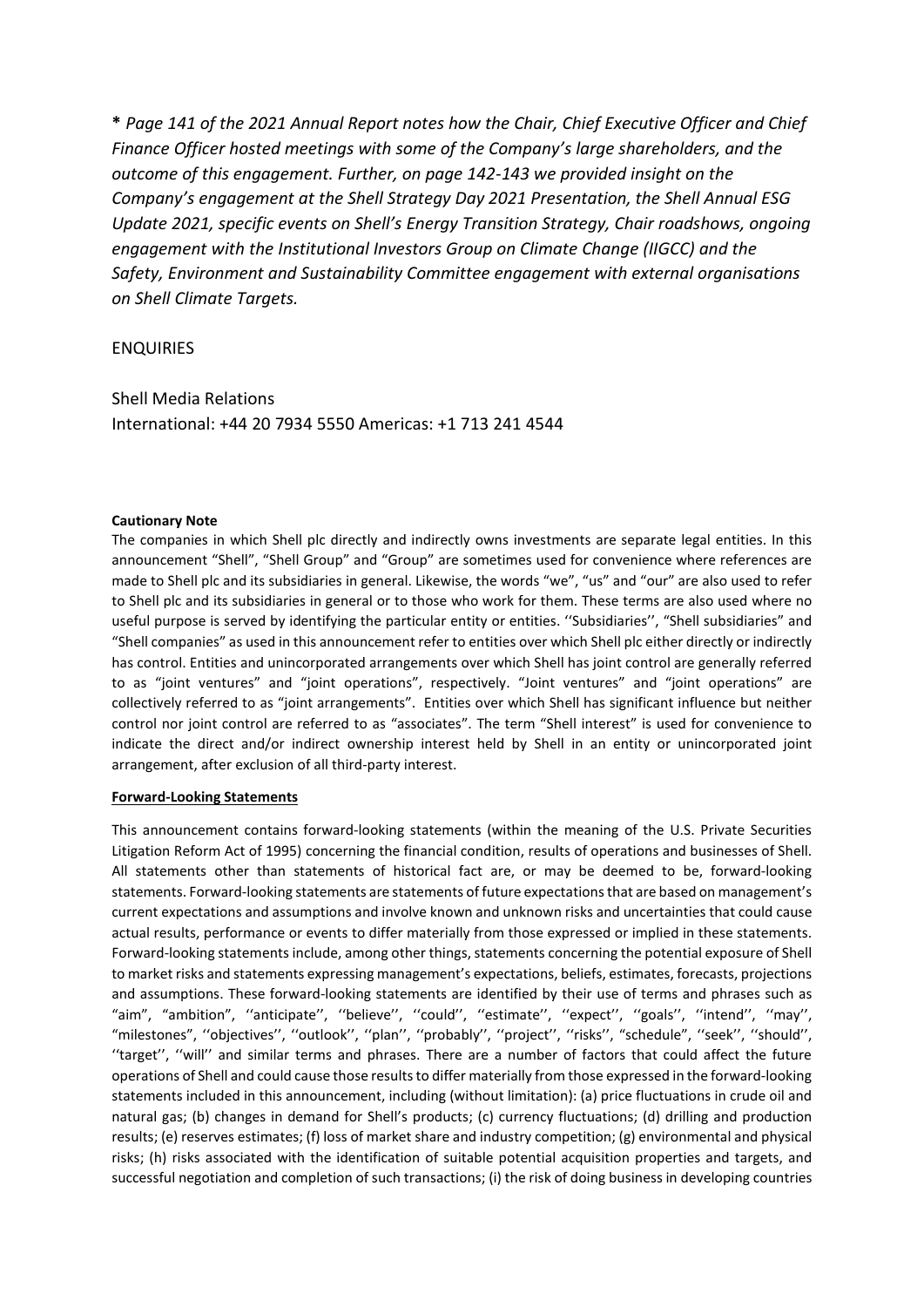and countries subject to international sanctions; (j) legislative, judicial, fiscal and regulatory developments including regulatory measures addressing climate change; (k) economic and financial market conditions in various countries and regions; (l) political risks, including the risks of expropriation and renegotiation of the terms of contracts with governmental entities, delays or advancements in the approval of projects and delays in the reimbursement for shared costs; (m) risks associated with the impact of pandemics, such as the COVID-19 (coronavirus) outbreak; and (n) changes in trading conditions. No assurance is provided that future dividend payments will match or exceed previous dividend payments. All forward-looking statements contained in this announcement are expressly qualified in their entirety by the cautionary statements contained or referred to in this section. Readers should not place undue reliance on forward-looking statements. Additional risk factors that may affect future results are contained in Shell plc's Form 20-F for the year ended December 31, 2021 (available at [www.shell.com/investor](http://www.shell.com/investor) and [www.sec.gov\)](http://www.sec.gov/). These risk factors also expressly qualify all forward-looking statements contained in this announcement and should be considered by the reader. Each forward-looking statement speaks only as of the date of this announcement, May 9, 2022. Neither Shell plc nor any of its subsidiaries undertake any obligation to publicly update or revise any forward-looking statement as a result of new information, future events or other information. In light of these risks, results could differ materially from those stated, implied or inferred from the forward-looking statements contained in this announcement.

### **Shell's net carbon footprint**

Also, in this announcement we may refer to Shell's "Net Carbon Footprint" or "Net Carbon Intensity", which include Shell's carbon emissions from the production of our energy products, our suppliers' carbon emissions in supplying energy for that production and our customers' carbon emissions associated with their use of the energy products we sell. Shell only controls its own emissions. The use of the term Shell's "Net Carbon Footprint" or "Net Carbon Intensity" are for convenience only and not intended to suggest these emissions are those of Shell plc or its subsidiaries.

### **Shell's net-Zero Emissions Target**

Shell's operating plan, outlook and budgets are forecasted for a ten-year period and are updated every year. They reflect the current economic environment and what we can reasonably expect to see over the next ten years. Accordingly, they reflect our Scope 1, Scope 2 and Net Carbon Footprint (NCF) targets over the next ten years. However, Shell's operating plans cannot reflect our 2050 net-zero emissions target and 2035 NCF target, as these targets are currently outside our planning period. In the future, as society moves towards netzero emissions, we expect Shell's operating plans to reflect this movement. However, if society is not net zero in 2050, as of today, there would be significant risk that Shell may not meet this target.

#### **Forward Looking Non-GAAP measures**

This announcement may contain certain forward-looking non-GAAP measures such as cash capital expenditure and divestments. We are unable to provide a reconciliation of these forward-looking Non-GAAP measures to the most comparable GAAP financial measures because certain information needed to reconcile those Non-GAAP measures to the most comparable GAAP financial measures is dependent on future events some of which are outside the control of Shell, such as oil and gas prices, interest rates and exchange rates. Moreover, estimating such GAAP measures with the required precision necessary to provide a meaningful reconciliation is extremely difficult and could not be accomplished without unreasonable effort. Non-GAAP measures in respect of future periods which cannot be reconciled to the most comparable GAAP financial measure are calculated in a manner which is consistent with the accounting policies applied in Shell plc's consolidated financial statements.

The contents of websites referred to in this announcement do not form part of this announcement.